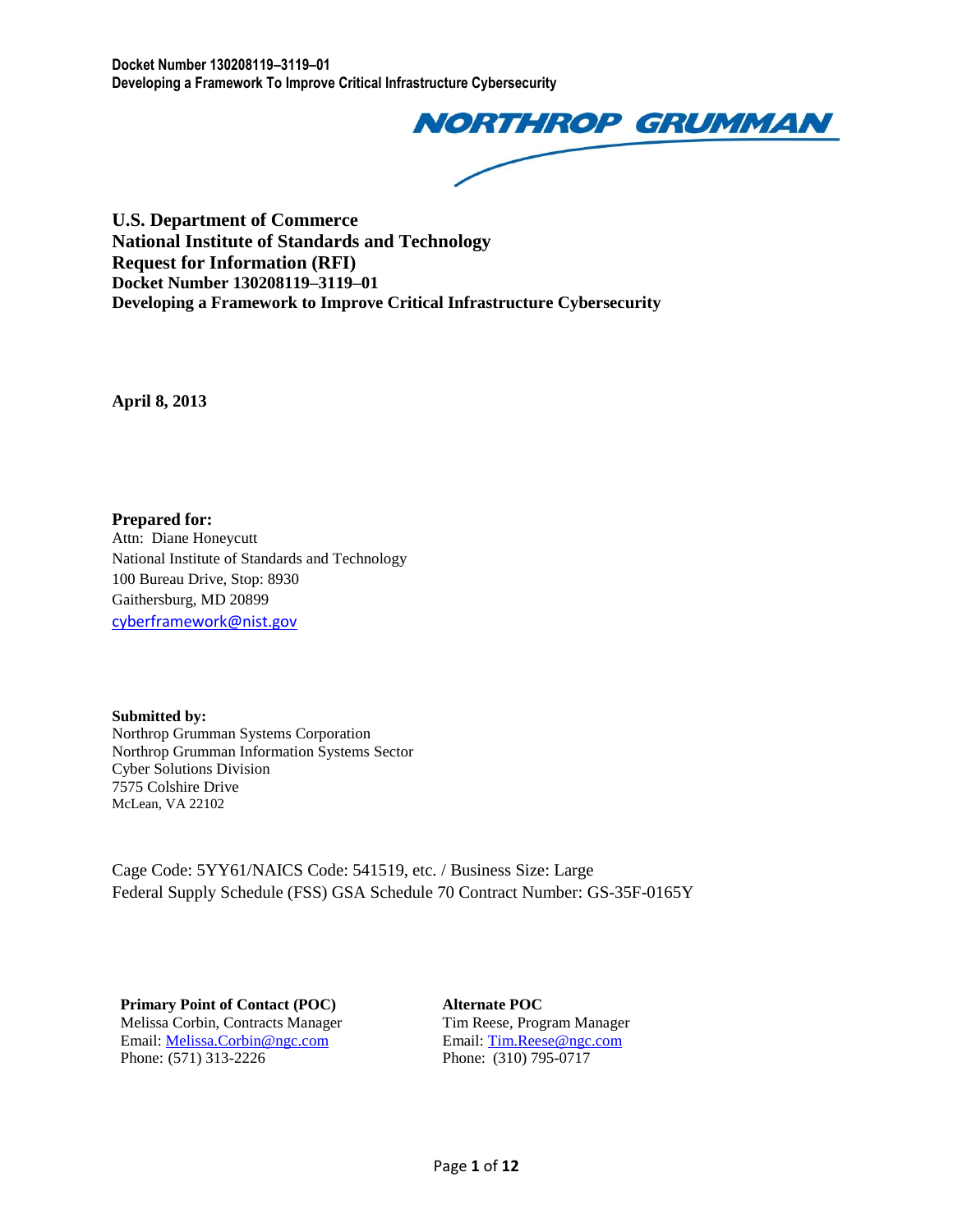

Northrop Grumman Systems Corporation, a Delaware corporation, acting through Northrop Grumman Information Systems sector, Cyber Solutions Division (Northrop Grumman) is pleased to respond to the Department of Commerce (DOC) National Institute of Standards and Technology (NIST) Request for Information (RFI) Docket No. 130208119–3119–01.

Northrop Grumman is an industry leader in cybersecurity and understands first-hand how cyber threats pose serious risks to our national security, industrial base, and international economy. The rapidly evolving cyber threat spectrum demands persistent vigilance, constant awareness, and steady innovation to protect our critical information assets. Northrop Grumman is committed to working in partnership with the public and private sectors in the development and deployment of innovative and effective cybersecurity solutions to protect our nation.

We truly appreciate the opportunity to participate in this open public review and comment process to support NIST in developing an enhanced framework to improve U.S. critical infrastructure cybersecurity. Our response addresses areas of the RFI where we can provide the most helpful information in a public setting.

## **1 Overview of Northrop Grumman's Current Use of Frameworks, Standards, Guidelines and Best Practices and Risk Management Practices**

Northrop Grumman is an important part of our nation's Defense Industrial Base, and as such, our company's assets are considered an element of critical infrastructure that requires cybersecurity protection. Over the past decade, Northrop Grumman has developed and enhanced cybersecurity best practices that we have effectively implemented within the company, through standardized corporate policy, procedures, and tools, and have used this experience to leverage these capabilities to also protect our customers' networks, systems and information. These best practices can be used to form the foundation on which NIST can create a defined and robust Critical Infrastructure Protection Framework. We utilize proven engineering approaches to cybersecurity and have established a framework of security standards and architecture approaches based on the guidance and standards of NIST and the International Organization for Standardization (ISO) Community as well as the Institute of Electrical and Electronic Engineers (IEEE) and the North American Electric Reliability Corporation (NERC). Our framework, reflected in our specialized cybersecurity visualization tools (Northrop Grumman's Cybersecurity Reference Framework titled The Fan™) and Northrop Grumman's Capabilities Framework (CyCape™), utilizes best practices from the SANS Critical Security Controls and the NATO Cyber Defence Capability Framework.

In addition to protecting our company and our customer's networks, systems and data, Northrop Grumman knows that effective cybersecurity includes continual enhancement of the technological security of the products we manufacture and the services we deliver. From unmanned aerial vehicles to satellites, we focus on to developing products that mitigate vulnerability to cyber attacks. Our methodology incorporates and demonstrates Northrop Grumman's commitment to a holistic approach to cybersecurity. Northrop Grumman's approach to effective cybersecurity means assessing and protecting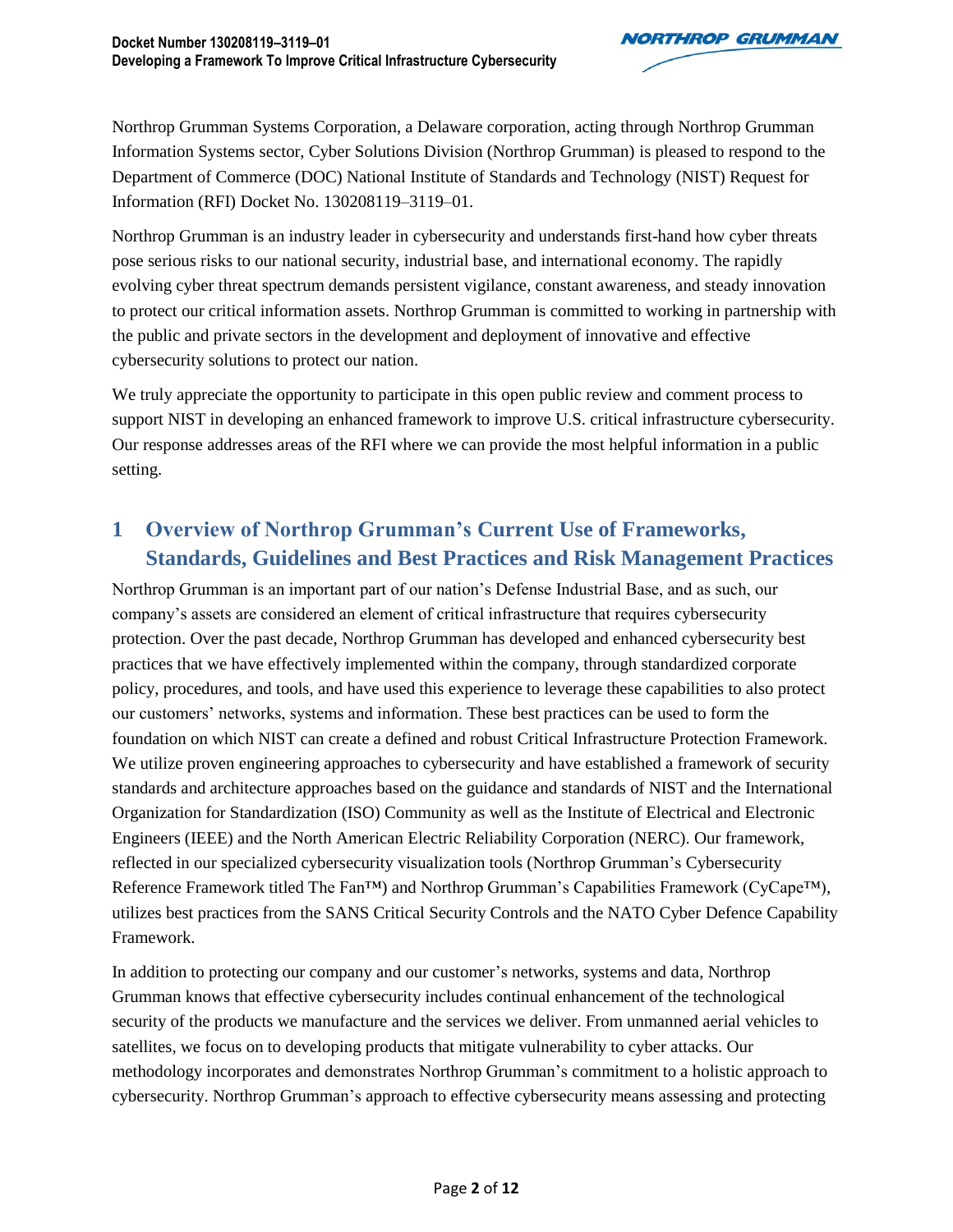

the mission functions the cyber infrastructure supports (business protection and continuity); the applications and data executing the mission (or business) processes; and the information technology infrastructure connecting the people, processes and functions necessary for organizational success. A key component of Northrop Grumman's cybersecurity practices, particularly related to risk management, is our commitment to timely and effective information-sharing. We drive innovation and enhance the capabilities of our cybersecurity tools and countermeasures by actively collaborating and sharing threat information with numerous organizations similarly committed to robust Cybersecurity protection, including the Transglobal Secure Collaboration Program (TSCP), Defense Industrial Base, Internet Security Alliance, National Infrastructure Advisory Council and other government agencies and task forces. This collaboration reduces the risks of our architectures and frameworks becoming outdated and thus less effective to mitigate the impacts of a cyber attack and helps ensure we can continue to evolve cybersecurity measures to collectively align against the latest and ever changing emerging cyber threats.

Northrop Grumman knows the importance of deploying operational risk approaches and how those practices enhance existing approaches to risk management. For organizations across the Civil Federal Agencies, Department of Defense (DoD), and the Intelligence Community, we have proven capabilities for identifying adversaries and conducting operations to protect our customers' computing assets and networks. Northrop Grumman is an innovator in cybersecurity and was the chief partner in the development of the Continuous Monitoring (CM) solution that fulfills the continuous monitoring goals, as described in the SANS Critical Security Controls. Most importantly, these continuous monitoring solutions are consistent with NIST SCAP, CAESARS, and the DHS Risk Management Framework, making this experience relevant to the framework envisioned by NIST. In our role as the only United States Industry member to the NATO Information Systems Technology Research Task Group (IST RTG) 096, Information Assurance/Cyber Defence Research Framework (IA/CD Framework), we supported the development of the NATO Cyber Defence Capability Framework (discussed below) at the NATO Communications and Information Agency through the work of Hallingstad and Dandurand (2011).

## **2 Proven Security Frameworks**

Northrop Grumman understands and employs several effective frameworks to better address our security requirements, technology implementations, and gap/capability analysis. We utilize multiple frameworks as design and evaluation tools to verify capture of requirements, capabilities, gaps, technologies and to provide consistent methods of communication of security architecture and solution deployment.

We recognize the strong need for education and training with respect to frameworks and how they impact security architecture considerations. In response to this challenge, Northrop Grumman developed our Cyber Academy to deliver effective training, including our Cyber Architecture Course for a Northrop Grumman Cyber Architect accreditation that includes framework adherence and application.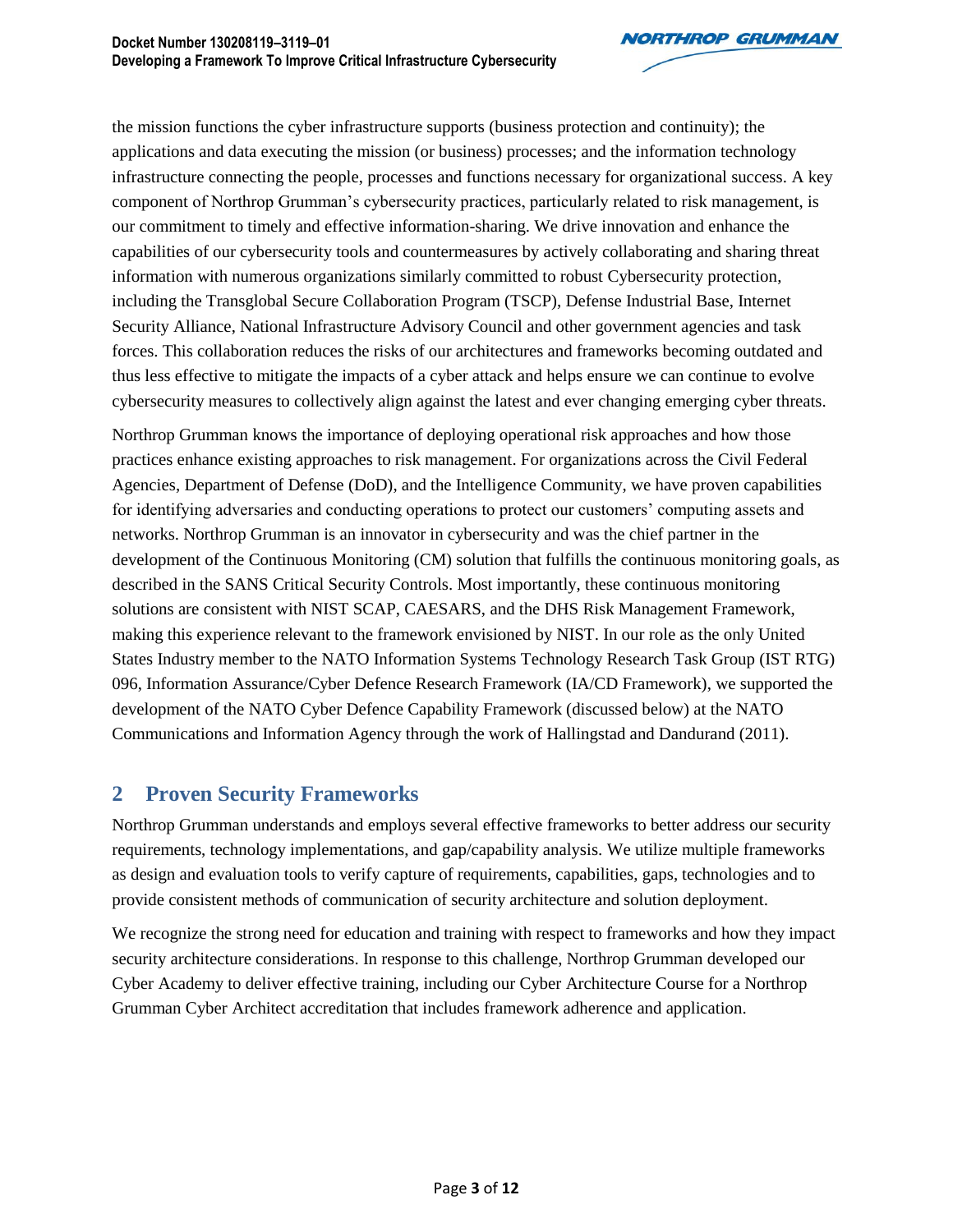

### **2.1 Department of Homeland Security (DHS) 4300A**

DHS utilizes a NIST-based approach to system security policy development, specifically DHS 4300A, that can serve as a good starting point for developing enhanced security policies and practices required as the foundation for building an improved Critical Infrastructure Protection (CIP) framework.

DHS 4300A articulates a comprehensive security program, providing a baseline of policies, standards, and guidelines for sensitive systems. It also outlines policies relating to management, operational, and technical controls for ensuring the confidentiality, integrity, availability, authenticity, and non-repudiation for DHS system infrastructure and operations. DHS 4300A is a proven approach, implementing Federal Information Security Management Act (FISMA) and NIST requirements and guidelines.

## **2.2 Integrated Cyber Security Capability Maturity Model (iCScmm Trilogy)**

The Department of Energy (DOE) developed the Electricity Subsector Cybersecurity Capability Maturity Model (ES-C2M2) to measure cybersecurity capabilities, following the recent publication of the Electricity Subsector Cybersecurity Risk Management Process (RMP) Guideline. Similar in nature to the DOE ES-C2M2, the iCScmm Trilogy utilizes an interrelated security and economic model with the goal not only to increase cybersecurity preparedness at a granular IT infrastructure level, but also to support the evaluation of economic and financial benefits for prudent capital expenditures on IT infrastructure and cybersecurity controls within an enterprise architecture. Northrop Grumman employs a similar capability maturity model in house to guide and support our company's assets and customer programs.

### **2.3 SANS Critical Security Controls**

The SANS Critical Security Controls were developed with input from over 20 individual Federal agencies and contain recommendations for a baseline security program. The SANS Institute (SANS) Critical Security Controls are effective and provide a predictable level of protection. Building from this framework or incorporating these approaches into the planned NIST framework will enhance future efforts in the risk domain.

### **2.4 North Atlantic Treaty Organization (NATO) Cyber Defence Capability Framework**

The NATO Communication & Information Systems (CIS) security capability breakdown is an international framework worthy of consideration by NIST. The objective of the NATO CIS security capability breakdown is to create a foundation for CIS security and cyber defense capability development within NATO and the NATO nations by clearly defining key terms and providing capability decomposition that can be used in a variety of ways. This approach should be carefully considered because it is dynamically risk-based in terms of developing key capabilities. These capabilities include, but are not limited to the following purposes:

- Establish the scope of CIS security and the capabilities needed to achieve a secure CIS
- Provide a common taxonomy and a structured reference for analysis of CIS security
- Provide a framework for multinational cooperation on the development of CIS security capabilities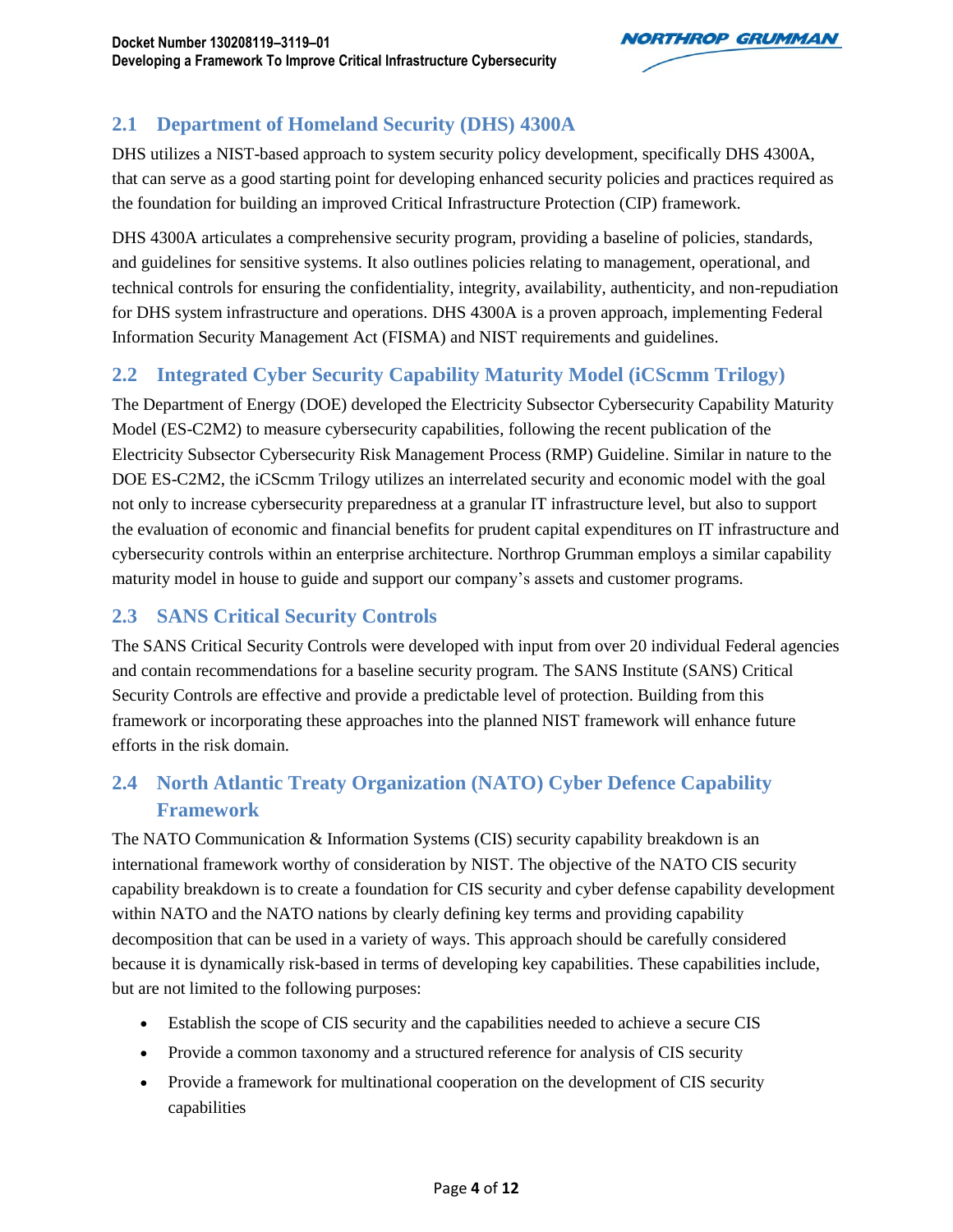

- Provide a framework for establishing interoperability interfaces at various levels and for various capabilities, in order to facilitate CIS security in federated environments, and
- Provide a basis for assessing the maturity of CIS Security capabilities.

#### **2.5 Northrop Grumman's Cyber Security Reference FAN™**

Robust cyber defense requires proper architecting of technologies and processes at different conceptual layers of an enterprise which include the perimeter, the internal network, the various endpoints, the applications, and the data contained in the enterprise. This involves understanding which cyber technologies/processes can provide the maximum benefit, how these technologies/processes can support (or just as importantly, inhibit) each other, where it is best in the architecture to employ these technologies/processes and provide a consistent visualization of the results. The FAN™, a cyber defensein-depth framework developed by Northrop Grumman, provides a picture of "what the defense is," illustrating technology placement and providing a visual architectural understanding how things "flow" within the network. This model provides a benchmark framework from which security architectures, and more importantly cyber security defensive architectures, can be assessed and evaluated. Although not directly a risk management tool, the FAN™ is used to consider alternatives in technology placement, product selection, and security control allocation. The FAN™ is proven and useful as a mechanism to communicate risk points and mitigation solutions.



# **2.6 CyCapeTM**

CyCape™, a cyber capabilities framework developed by Northrop Grumman, provides the capability to analyze existing systems, requirements for new systems and provides a cybersecurity strength and weakness assessment. This cyber capabilities mapping is based on years of cyber work on numerous projects from small deployments to over a million users. CyCape™ provides a lexicon and a repeatable process used to perform requirements analysis, capability and gap analysis; and includes a cyber reference architecture framework that renders instantaneous representation of the analysis into visualization.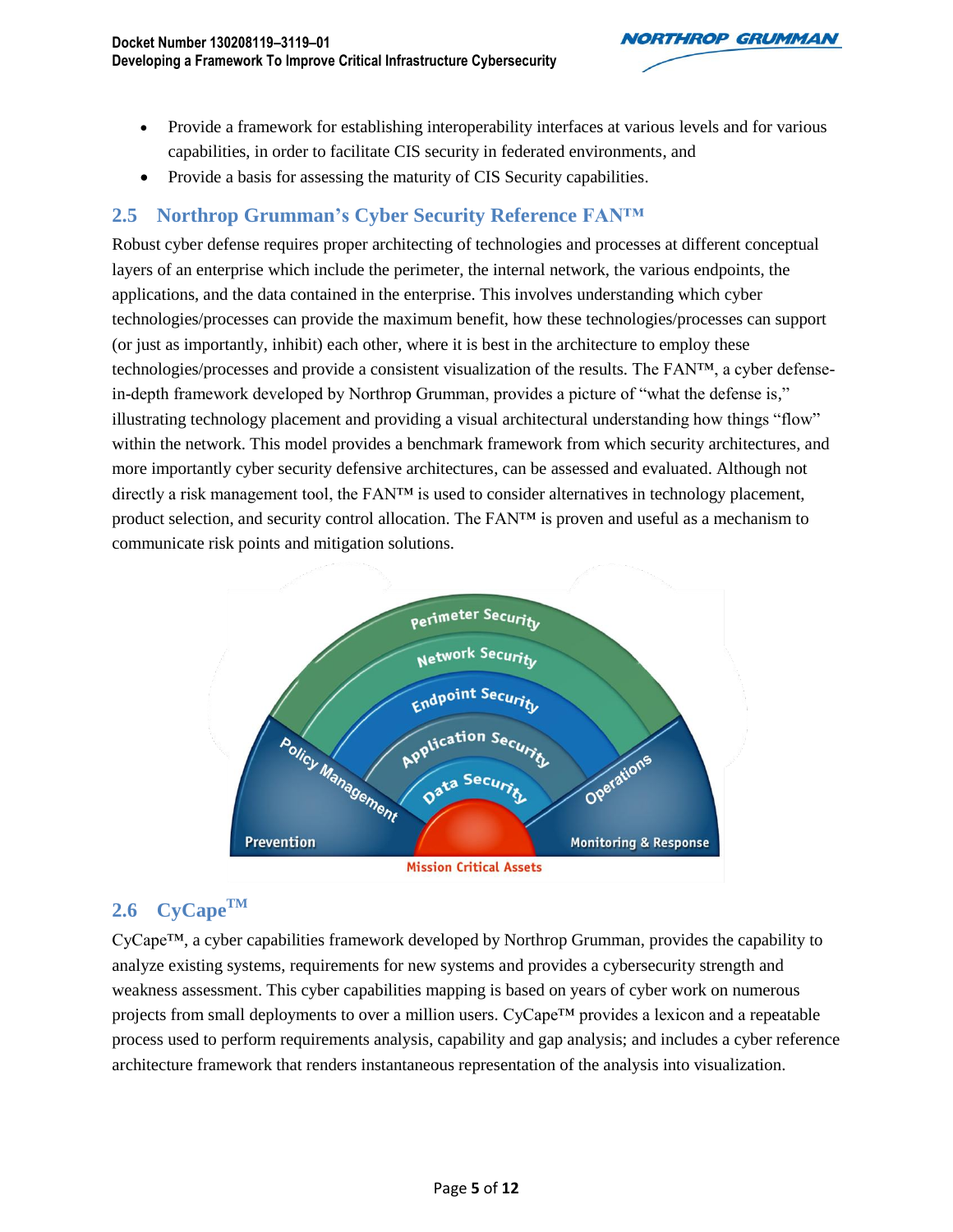

### **2.7 Electricity Subsector Cybersecurity Risk Management Process (RMP)**

Northrop Grumman provided subject matter expertise to the Department of Energy (DOE) in the development of the *Electricity Subsector Cybersecurity* RMP guideline, developed to provide a consistent cybersecurity risk framework to all organizations in the electricity subsector, irrespective of the organization's size or mission. The RMP incorporated existing cybersecurity standards from NIST and the International Organization for Standardization (ISO) with regulatory standards from NERC, the Nuclear Regulatory Commission (NRC) and others to create a repeatable model for risk-based decision making.

Northrop Grumman supported the National Electric Sector Cybersecurity Organization Resource (NESCOR), a public-private partnership established to serve as a focal point for the electric sector's cybersecurity priorities. NESCOR works collaboratively with NESCO, DOE, and other federal agencies to:

- Enhance cyber security of the bulk power electric grid and electric infrastructure, including the security of legacy, current, and emerging technologies for the electric generation, transmission, and distribution domains
- Assess security features
- Specify security solutions and mitigation strategies
- Focus cyber security research and development priorities, and
- Identify and disseminate best practices.

Collaboration and information sharing will be critical to risk management, as the electric power industry is fragmented. This sharing of threat and response information will help organizations better identify and manage the risks to their enterprise.

## **3 Current Risk Management Practices**

The development of the Framework should be informed by industry best practices and approaches, particularly in the area of Security Governance. Cybersecurity best practices and good governance transcend enterprises, infrastructure and components. Good governance should:

- Underscore the importance of operational risk assessments and use results to drive investment decisions to more uniformly protect infrastructures
- Directly support and be tailored to the organization's principle mission and functions (i.e., the security approach needs to fit the organization vs. fitting the organization to security). This implies the resultant Framework will have to be adaptable, flexible, and scalable, while still providing the designated level of security
- The security environment should be risk management based driving security policy, processes and procedures and including measures of effectiveness to understand and provide some level of quantification of security, and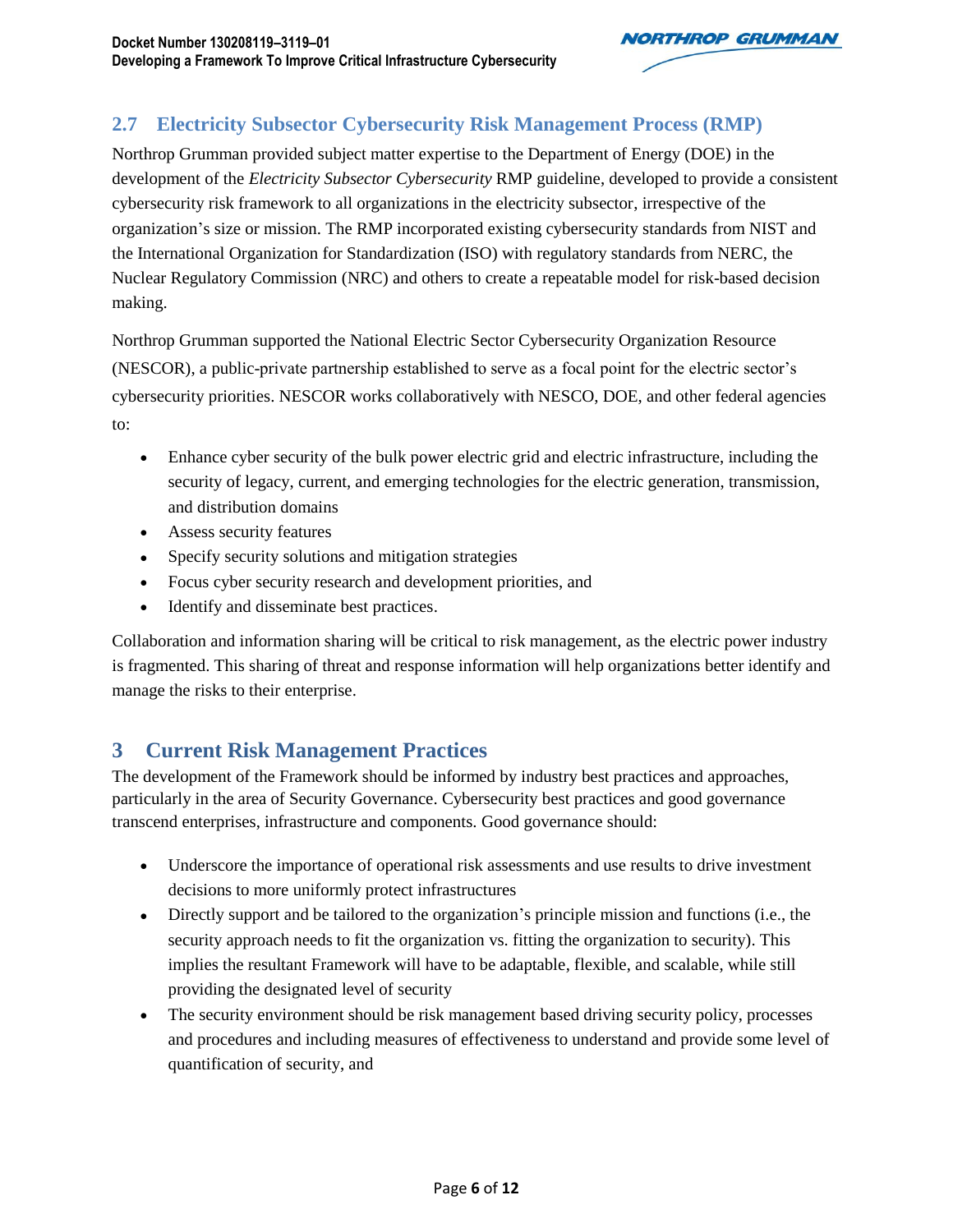

• The Framework should not be limited by an appliance, a single vendor specific tool, or a technology specific based approach. The Framework should encourage the continual development and adoption of best practices that can evolve and take root within the Framework confines.

#### **3.1 Are these practices widely used throughout critical infrastructure and industry?**

In general, these practices are not widely used in either a formal or informal sense. This is true, in particular, for cybersecurity and security engineering practices. Security (or cyber) engineering is not as defined a discipline as either systems engineering or enterprise architecture (Urbaczewski & Mrdalj, 2006; Pereira & Sousa, 2004). In fact, security is still struggling to be considered a science in the sense of being able to conduct and, most importantly, to repeat experiments in the cyber domain. Guidelines have been developed providing some level of risk mitigation, most notable of which is the SANS Consensus Audit Guidelines. SANS provides a framework that can be used to evaluate risk, is crowd-sourced by Federal and DoD Chief Information Officers (CIOs) and Chief Information Security Officers (CISOs), and represents effective defensive measures against results of actual attacks.

## **3.2 How do these practices relate to existing international standards and practices?**

The SANS Critical Security Controls are directly related to NIST 800-53 and by default, ISO 27000 series. The NATO CIS Security Capability Breakdown can also be related to both NIST 800-53 and the ISO 27000 series. The Electricity Subsector Cybersecurity RMP was developed to meet the NERC and NRC standards. NERC standards cover Canada, the U.S. and Mexico's Baja Peninsula. Many of Northrop Grumman's manufacturing and laboratory facilities both domestically and internationally take consistent approaches to protecting our SCADA systems by utilizing these international standards and practices.

### **3.3 Which of these practices do commenters see as being the most critical for the secure operation of critical infrastructure?**

There is no consistent approach, but applying baseline solutions and resilient architecture approaches are important. At a minimum, the recommendations from the SANS Critical Security Controls can provide a standard and measureable approach to cyber defense and risk mitigation. The SANS Critical Security Controls are a risk management framework and a tool providing a consistent approach to the protection of networked systems. One other area for concern is application software, particularly those within the CIP boundary. If applications are not properly secured, specifically the code within applications is not secure; then applications remain extremely vulnerable to specific classes of threats.

### **3.4 Are some of these practices not applicable for business or mission needs within particular sectors?**

The cyber domain is similar for all of us – the natural implication is that risk management concerns are similar, if not identical, across business or missions in different environments. Some attack vectors are liable to be more prevalent in certain sectors opposed to other sectors. For example, within the financial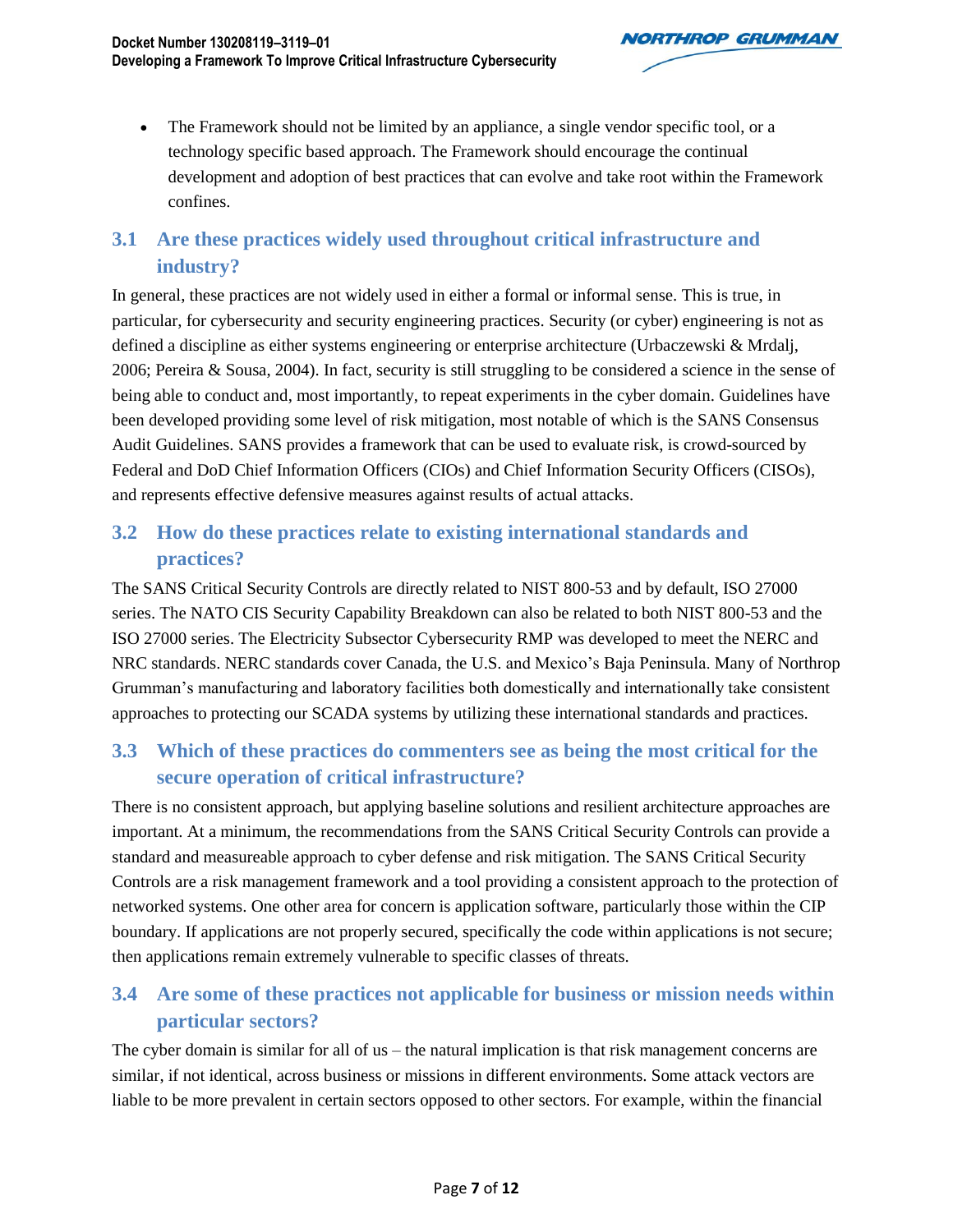sector denial of service attacks are more likely to occur than in the aerospace sector. Identifying and understanding the threat vectors will be important to aid in proper and focused cyber security controls. Even though the confidentiality, integrity, and availability requirements may differ across sectors, the controls implemented are similar. NIST has provided significant guidance in other sectors, and that same guidance will apply across critical infrastructure.

**NORTHROP GRUMMAN** 

#### **3.5 Which of these practices pose the most significant implementation challenge**

All do, to some and varying degrees. Several of the practices are addressed below, as challenges are more pervasive in those areas.

For encryption and key management, the major impediments to wider use are issues concerned with cost and implementation. However, this impediment can be overcome particularly in cases where the key management is owned by the organization and not managed by a third party. For asset identification and management, the fully real-time knowledge of whom or what is on a given network is limited from a technology readiness standpoint. Although more straightforward to implement and use, most entities have not yet implemented robust incident handling approaches. Automated and semi-automated recovery and continuation technologies have not been fully developed nor integrated into mission systems. Some investigations into resiliency were carried out at Air Force Research Lab (AFRL) 13 years ago, but not much has been done in the interim.

Security engineering is not an exact science, so rigor and practice are still lacking. Carroll, Manz, and Greitzer (2012) pointed out that cybersecurity and security engineering suffers from a lack of more scientific methods, in particular cyber related experiments and the ability to reproduce experiments (confirming a scientific approach to security engineering). The Sherwood Applied Business Security Architecture (SABSA) (Sherwood, Clark, & Lynas, 2005) is a methodology for developing risk-driven enterprise information security and information assurance architectures, and for delivering security infrastructure solutions supporting critical business initiatives and leveraging work done in enterprise architectures by Zachman. These approaches utilize stakeholder and architectural perspectives to provide frameworks to analyze, select, and incorporate the many detailed approaches to security. Northrop Grumman has worked on using cybersecurity architecture views to decompose system security requirements and provide design templates that are useful for developing specific security solutions. These views include the SANS Consensus Audit Guidelines, the Fan™ (a Northrop Grumman defense in depth security view that concentrates on technology deployment across the layers of cyber defense), CyCape™ (a Northrop Grumman approach to categorizing cyber capabilities and is used for requirements, gap, and maturity analysis), and the NATO Cyber Defence Capability Framework (a risk based approach to examining cyber capabilities).

### **3.6 How are standards or guidelines utilized by organizations in the implementation of these practices?**

The standards and best practice approaches used are most often selected by organizations based on their ability to implement within cost and time constraints as prioritized by the operational risk factors. Formal measures of security effectiveness have not been developed; however, there is an effort within NATO and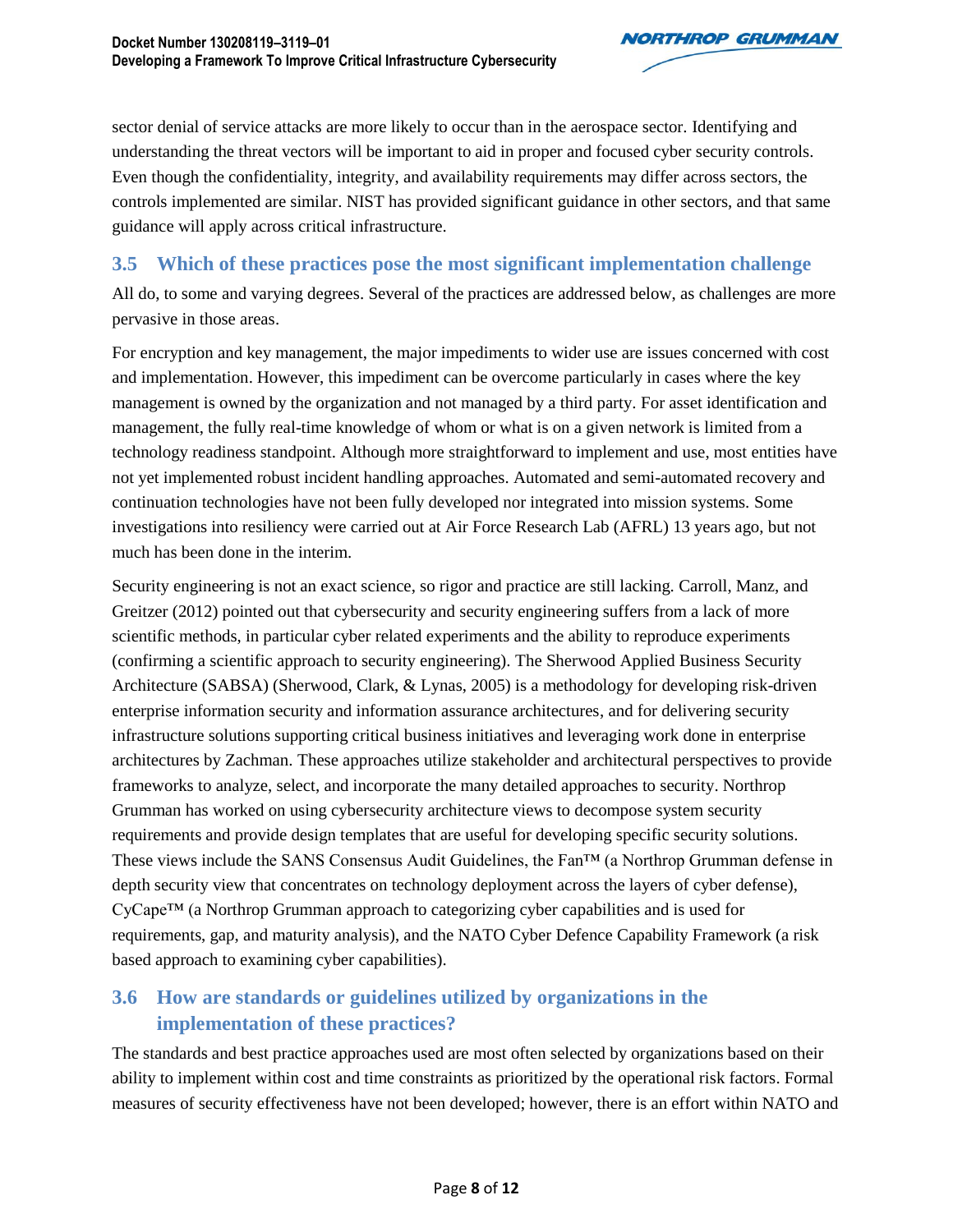

NATO member nations to apply risk based measures of effectiveness against security practices. NIST's *Performance Measurement Guide for Information Security,* SP 800-55, Revision 1, provides a guide to assist in developing, selecting, and implementing measures to be used at the information system and program levels.

#### **3.7 Do organizations have a methodology in place for the proper allocation of business resources to invest in, create, and maintain IT standards?**

Not consistently. Maintenance of internal standards and best practices is based mostly on need and is addressed when there is demand for a standard or the modification of an existing standard. For those organizations that lack standards, their selection and implementation can be more based on events that drive (or point out) the need for a particular standard.

In many Electricity subsector organizations, for instance, lack of internal/comprehensive/resource standards results from a lack of understanding of cybersecurity and related risks. Adding to the challenge within this subsector, there are many of different types of organizations. The Electricity subsector is comprised of 3200 utilities, including 200 large companies, 1700 generating or transmitting power, 3000 municipals or co-operatives (CO-OPs), and more than 50 public utilities. Similar issues exist in other Critical Infrastructure (CI) sectors and drive the need for a comprehensive understanding of operational risk factors at the organizational level.

#### **3.8 Do organizations have a formal escalation process to address cybersecurity risks that suddenly increase in severity?**

Organizations with robust and executable incident handling plans usually have a formal, and more importantly a tested escalation process. Many organizations are considering dynamic risk management (as technologies mature) as a means of remaining agile.

The Electricity subsector has escalation guidelines identified in NERC standards. These standards only cover electricity generation and transmission. Electricity distribution, operations are regulated by the state/local/TT government.

### **3.9 What are the international implications of this Framework on your global business or in policymaking in other countries?**

Compatibility with current and potential international standards should be considered by NIST. Northrop Grumman has supported the development of the NATO CIS Security Capability Breakdown and has used this on several occasions to evaluate capability and risk. Additionally, the European Union recently published a draft network information security (NIS) directive that is applicable to private industry and ultimately aimed at improving information-sharing and cybersecurity. These international efforts can help inform the development, particularly as to international compatibility, of the final NIST Framework.

#### **3.10 How should any risks to privacy and civil liberties be managed?**

A final Framework that helps improve network and information security for critical infrastructure can also serve to better protect privacy and civil liberties. Current Government standards and processes provide sound principles for safeguarding privacy and personally-identifiable information. These standards and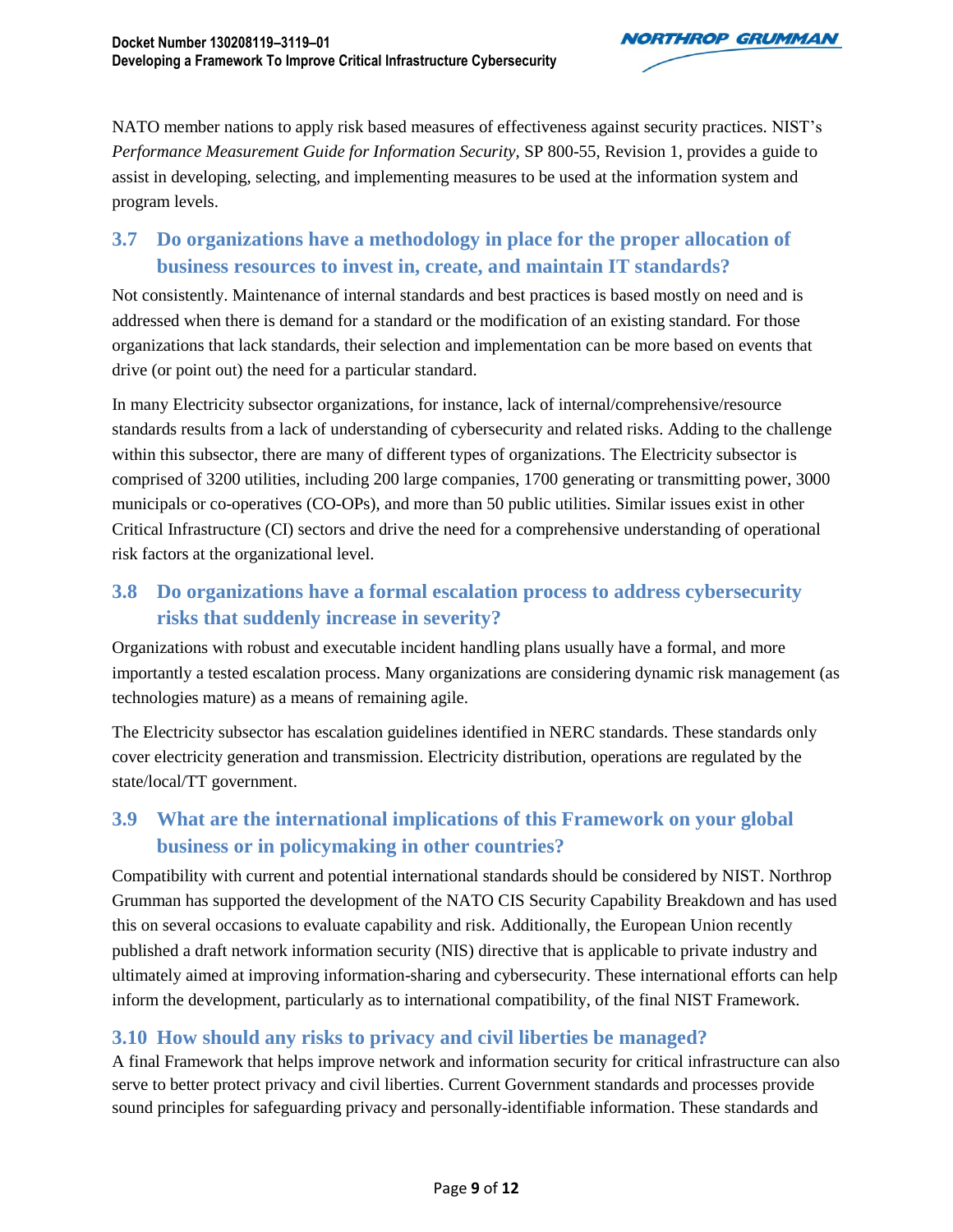processes should be considered and appropriately incorporated with new legislative and regulatory efforts. Additionally, increasingly-available redaction tools can serve to enhance cybersecurity measures, particularly cyber threat information sharing, while effectively removing data that implicates privacy concerns.

### **3.11 In addition to the practices noted above, are there other core practices that should be considered for inclusion in the Framework?**

Adoption and adaptation of the framework for incorporation into training/learning courses at the academic and corporate levels are important practices that should be considered. This should be accomplished being mindful of the goals of the National Initiative for Cybersecurity Education (NICE).

New applications should be developed using a Secure Software Development Lifecycle (SDLC) where security is built into the software code from the very early stages of development instead of as an afterthought.



There are multiple Secure SDLC approaches such as the one below:

Source: Microsoft Security Development Lifecycle, SDL Process Guidance, Version 5.2, May 23, 2012

Northrop Grumman also recommends that NIST consider leveraging the Open Web Application Security Project (OWASP) approach to secure software development as outlined on their web site: [www.owasp.org.](http://www.owasp.org/)

We recognize NIST has an SDLC approach. Ultimately, the particular approach to Secure SDLC (NIST, Microsoft, Northrop Grumman, and OWASP) matters less than developing Industrial Control System (ICS) software code using a well-understood, consistently applied Secure SDLC model during code development to ensure security is built into the software.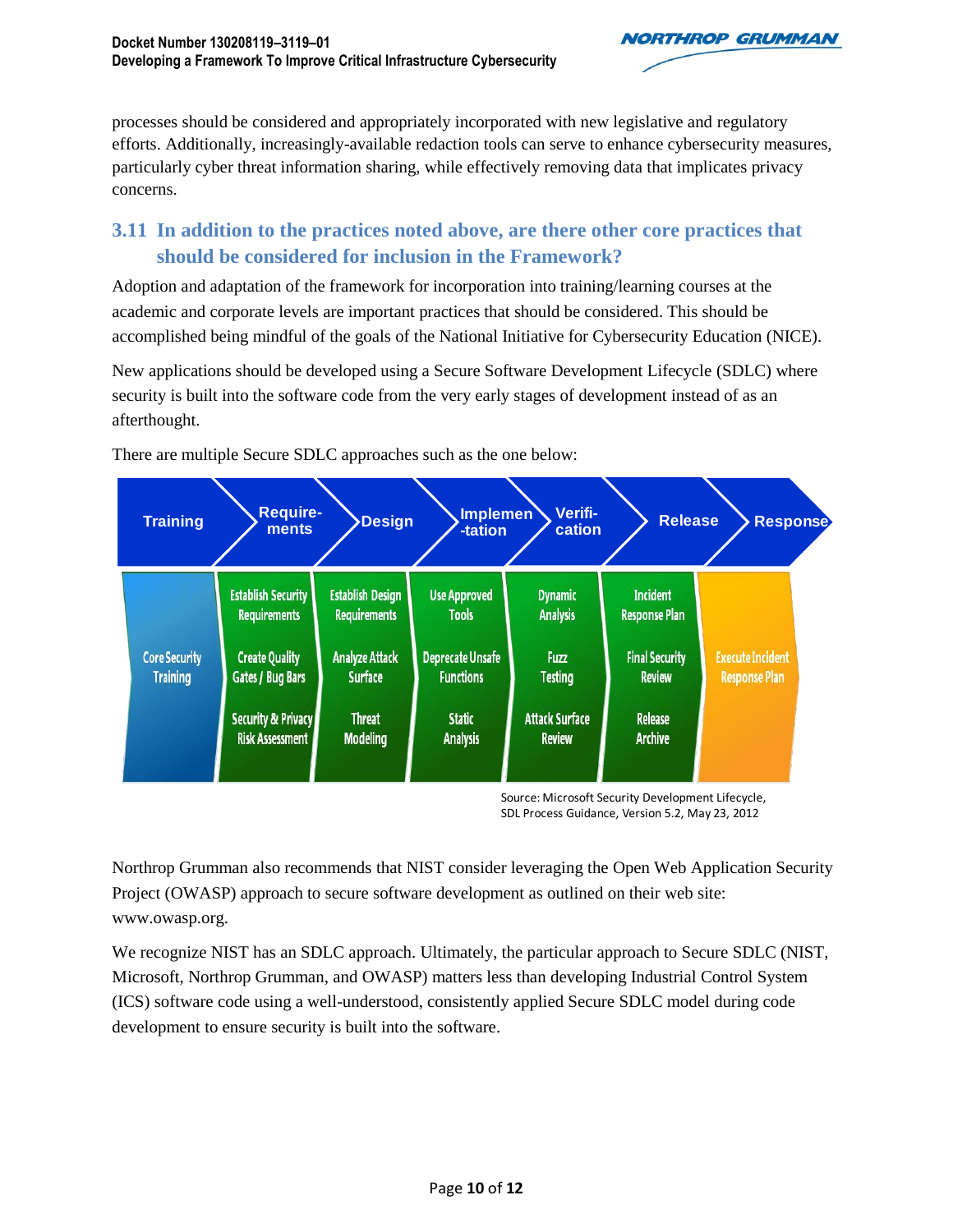

#### **3.12 Supply Chain**

The sophistication of our enemies and their abilities to launch a cyber attack is growing, and their willingness to employ cyber attack is well documented as being persistent and relentless. Critical infrastructure supply chain systems will certainly be targeted by these cyber threats. The supply chain is a natural vector for an enemy to try to insert malicious functionality. This should be a key focus of NIST and industry in the development of the Framework.

### **4 Conclusion**

At this juncture in our nation's history, Cybersecurity experts are being called upon to assist in the development of a fully functional framework to protect the nations Critical Infrastructure. Northrop Grumman is committed to partnering with the public and private sectors in the development and deployment of innovative and effective cybersecurity solutions to protect the nation's Critical Infrastructure. To this end, Northrop Grumman will support NIST in every dimension to advance the development of the NIST Critical Infrastructure Cybersecurity Framework to achieve a framework supporting protection of the nation's Critical infrastructure from cyber attacks.

As previously stated, the final Framework will benefit from thoughtful consideration of industry best practices and approaches, particularly in the area of Security Governance. On the cyber security playing field, best practices and good governance transcend across all areas that touch the cyber domain. Ultimately, our key recommendations include:

- Operational risk assessments should drive investment decisions to more uniformly protect infrastructures
- A baseline, minimal set of security controls needs to be recommended if not required to ensure a consistent risk picture and avoid a "weak link" in the critical infrastructure. We see significant value in beginning this discussion with the SANS Critical Security Controls
- The Risk Management Framework must include measures of effectiveness to understand and provide some level of quantification of security. There are industry best practices evaluating metrics. Results from a number of areas in including NIST, SANS, and NATO (for example) can contribute to this. Again, this will help to ensure a consistent and uniform lexicon and approach to measuring and reporting
- The Framework should not require an appliance, vendor specific, or technology specific based approach. This would encourage best practices to continue to evolve within the Framework confines, and
- The resultant Framework has to be adaptable and flexible, while still guaranteeing that minimal security profile.